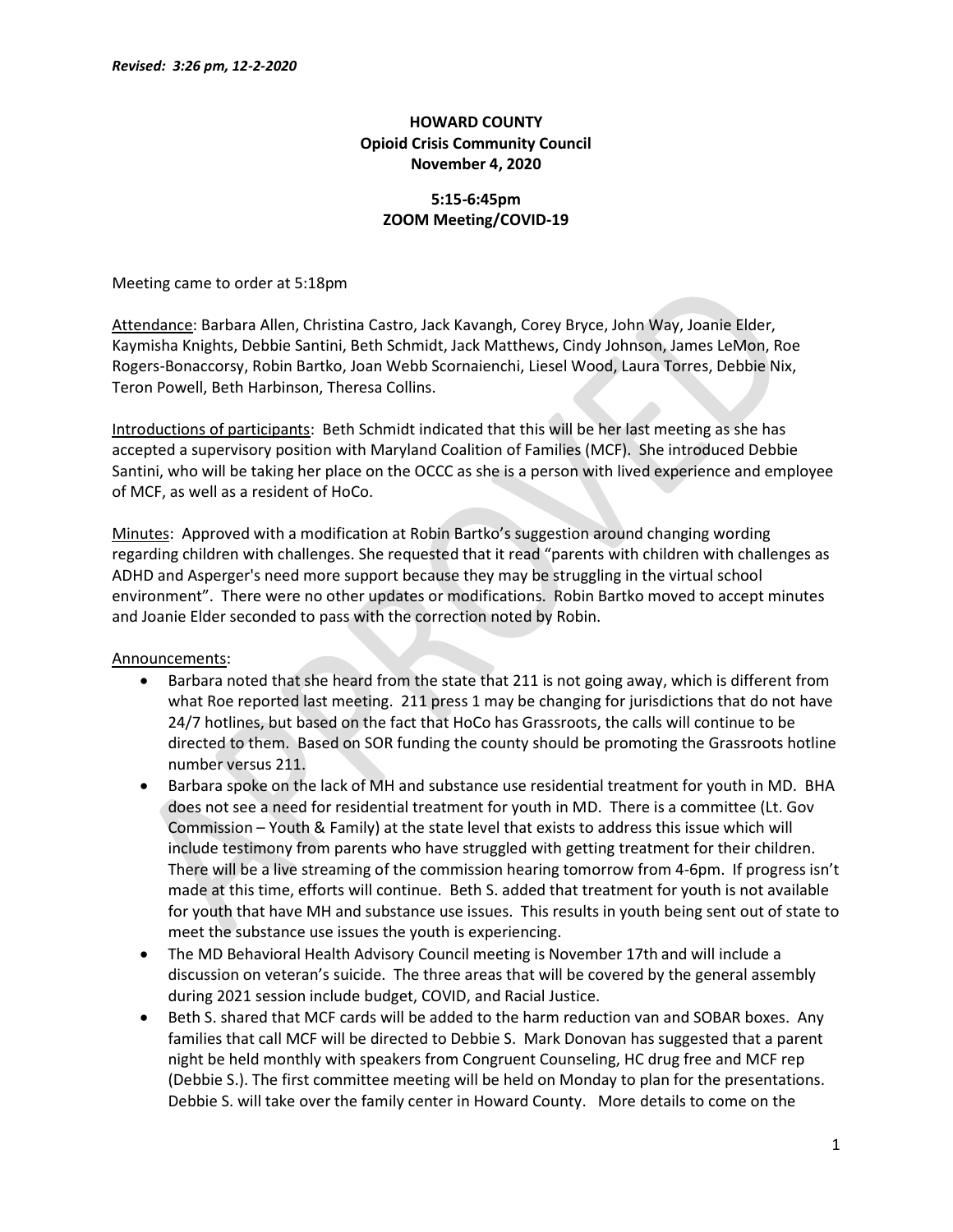parent information night presentation that will include Q & A. Beth Harbinson and Debbie Nix will represent the OCCC on the committee

- Roe announced that the health dept is planning a Behavioral Health summit with Aetna, and the first presentation is being held on Nov  $18<sup>th</sup>$ . There will be 5 in total with one each month for an hour from 12-1pm. She also announced that the HD has received MDH approval for mail delivery of narcan. People can take the virtual class and the kit will then come in the mail tailored to the person receiving it (test strips, narcan, deterra bags, etc). They hope to reach people that they haven't been able to reach in the past. MCF will also be able to distribute narcan through their relationship with the HCHD.
- Robin announced that parents are often concerned that their children are using marijuana while playing video games. New ESCAPE Center -Electronic Screen Compulsion & Addiction Professional (online) Education at escapecenter.thinkific.com
- Beth Harbinson announced tickets are on sale for the SOBAR virtual New Year's Eve event this year. They are on track with their fundraising which will allow everyone living in a sober house in HoCo to receive a ticket and SOBAR drink box for free. More info available on website www.drinksobar.org
- Barbara reported that Oregon passed a decriminalization law for all drugs yesterday. The law also provides money for treatment and safe injection sites

 Harm Reduction updates from Roe and Jack Matthews. New harm reduction RV in Health Dept parking lot (close to the Stanford Grill). Harm Reduction syringe services will soft launch on Nov 12<sup>th</sup> and be open Tues & Thur from 10am-2pm. The public launch will occur mid- Dec Services available on the RV include HIV, hep & STI testing, support and referral services. Narcan education and resources will also be available. It will be staffed with HD employees that can refer people to needed services. Wound care, safer use and sex supplies will also be available on the RV. Peers will always be on site to provide support and referrals to people.

## First Responder Event:

Barbara thanked all who supported the event, especially Teron who co-lead the event along with Carol Boyer and Chris Collins from ROSC. Thanks to help received from OCCC members and ROSC who helped to make it happen. Details of the event were discussed, including details on the speaker Matt. Teron noted that the event helped to bring the county together to represent and address substance use disorders and the role that everyone plays in supporting it, especially first responders. OCCC allotted dollars were spent for the sign, the thematic graphic work for the sign (which OCCC owns and can use in future years), certificates and frames.

Next meeting is December 2<sup>nd</sup>

Motion by Cindy and seconded by Jack Matthews to close the meeting at 6:43pm

Respectfully submitted: Laura Torres

## Chat box comments:

From Robin Bartko to Everyone: 05:32 PM

change from last paragraph on page one. Change to Robin asked about parents with children with challenges as ADHD and Asperger's need more support. be struggling. oops...take off "be struggling"